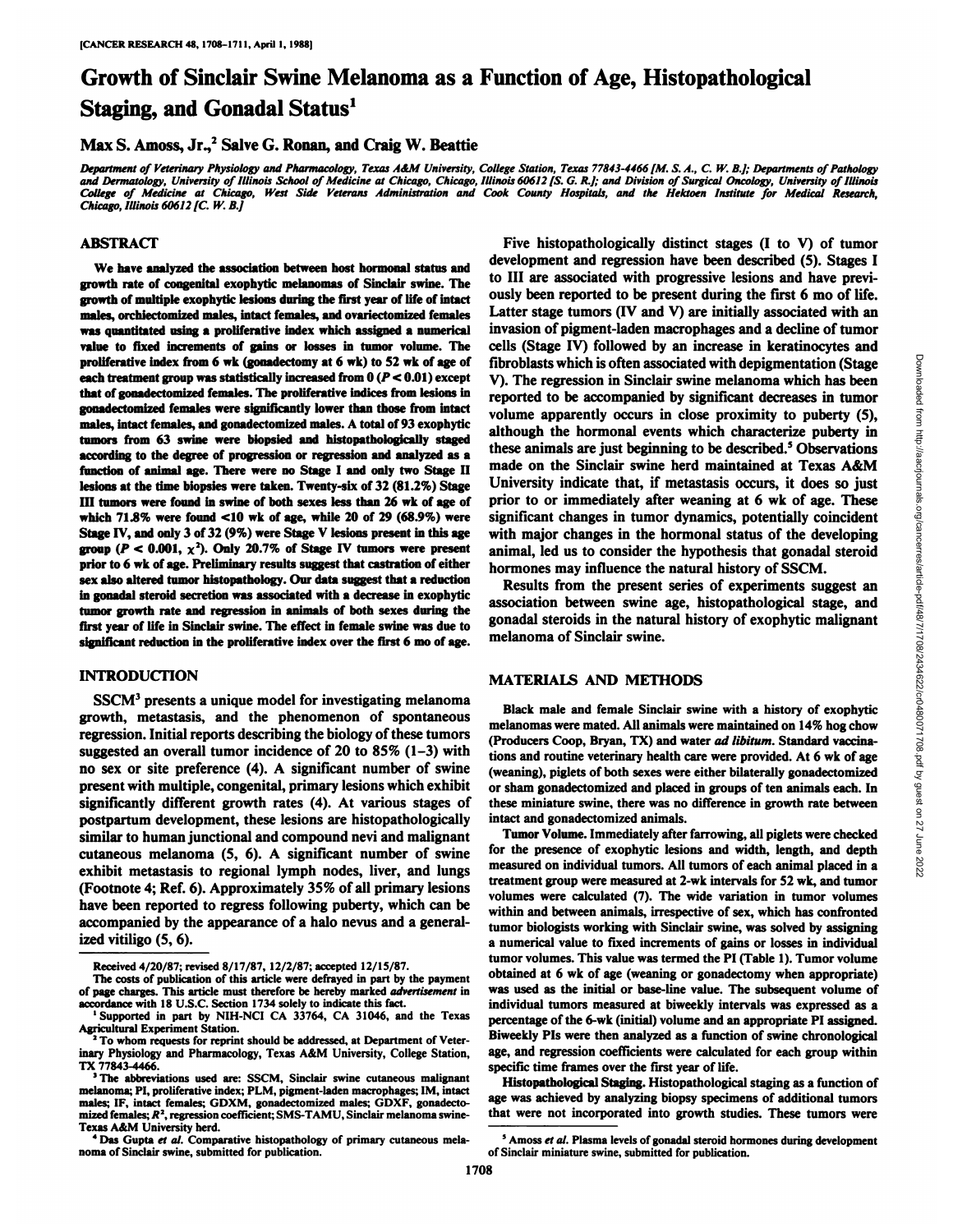| Table 1 Determination of PI |  |
|-----------------------------|--|
|-----------------------------|--|

| % of change <sup>®</sup> in<br>tumor volume | PI  |  |
|---------------------------------------------|-----|--|
| $0 - 50$                                    | o   |  |
| $51 - 100$                                  | 0.5 |  |
| $101 - 250$                                 |     |  |
| $251 - 500$                                 |     |  |
| 501 greater                                 |     |  |

Tumor volume at time  $t \times 100$ .

Tumor volume at 6 wk of age

randomly obtained from animals different from those in the PI study but treated identically. This was done to ensure that there would be no effect on PI due to biopsy. The biopsy specimen, which included the tumor-skin interface and the entire cross-section of the tumor, was immediately fixed in 10% neutral formalin:0.9% NaCl solution. Spec imens were embedded in paraffin, cut at 5  $\mu$ m, stained with hematoxylin, and counterstained with eosin. An equal number of sections were treated with 10% hydrogen peroxide for 24 to 48 h prior to staining to reduce interference from the heavy melanin pigmentation within these cells. Since the tumors in the Texas A&M herd are essentially all exophytic, they were assigned to one of four standardized histopathological stages (5) which were modified to include a quantitative assess ment of the number of tumor cells within each lesion. Stage I(which was not analyzed) is characterized by an essentially flat lesion composed of epithelioid, heavily melanotic spindle-shaped cells, an occasional PLM and lymphocyte located within the dermis, and no fibroblastic invasion of the exophytic lesion  $(1, 6)$ . Stage II tumors, which appear as the initial exophytic lesion in postpartum swine in the TAMU herd, are exophytic, contain 90 to 100% mononuclear and multinucleated tumor cells, have not penetrated the papillary dermis and panniculus, and are not as yet ulcerative with a central core of exfoliating pigment. Melanocytes are grouped occasionally in sheets and surround neuro vascular bundles. State III lesions contain 50 to 100% tumor cells and are high proliferative, deeply invasive, usually ulcerated, and exfoliating pigment in larger lesions with extensive infiltration of the dermis by melanoma cells and PLM which comprise essentially the remaining number of cells in the lesion. Stage IV describes the early and middle stages of regression where tumor cells comprise <50% of total tumor, pigment is lost with additional depigmentation of the surrounding epidermis, and there is a heavy infiltration of fibroblasts. PLM comprise >50% of total tumor. Stage V is the final stage of regression, with virtually complete loss of tumor cells, dermal fibrosis, and extensive numbers of PLMs deep in the dermis and panniculus. Exfoliation of pigment is absent, and the entire area may be depigmented. A halo nevus and extensive epidermal vitiligo may be present.

Statistical Analysis. Growth curves were analyzed using a general linear model (8), and regression coefficients were calculated. Tumor volume (PI) was analyzed over the entire 52-wk period of the study for each group and then analyzed from 6 to 26 wk and 28 to 52 wk (preand postpuberty). The incidence of a particular histopathological stage in different age brackets was analyzed by  $\chi^2$ .

#### **RESULTS**

The proliferative indices obtained over the first year of life of the four groups yielded the following slopes:  $IM = 0.0175$ ; IF  $= 0.0158$ ; GDXM = 0.0142; and GDXF = 0.0009 (Table 2; overall  $R^2 = 0.57$ ). The slope of the PIs of IM, IF, and GDXM were significantly different from zero  $(P < 0.01)$ , while that of GDXF was not. The slope of the PI of GDXF was significantly different from the other three groups ( $P < 0.001$ ). Inspection of individual tumor volumes and PI suggested that tumor growth became static or diminished in all groups after 26 wk, irrespective of sex. Growth data were, therefore, reanalyzed using half-year time frames, *i.e.*, from 6 to 26 wk and from 28 to 52 wk at biweekly intervals. Tumor volume at 6 wk was again used as the initial value for each analysis.

patterns as the analysis over wk 6 to 52; however, the slopes of the regression lines were greater within each treatment group (Table 2) with an overall  $R^2 = 0.66$ . Although the relative rankings of the slopes of the Pis were similar to that calculated for growth over  $6$  to  $52$  wk of age, the PI of GDXF was again significantly different from IF  $(<0.01$ ) and IM ( $P < 0.05$ ).

The PI observed from wk 28 to 52, however, was quite different (Table 2). The slopes of PI from wk 28 to 52 of IM, GDXM, and GDXF were significantly different from zero (<0005),but none was significantly different from each other. The rate of decline of the PI slowed in IM, IF, and GDXM, whereas the PI of the GDXF remained essentially static.

Histopathological staging (II to V) of biopsies of 93 exophytic melanomas from 63 swine during the first year of life (Table 3) revealed that Stage III and IV tumors were observed primarily before 26 wk of age (81.2% and 68.9%, respectively), whereas Stage V tumors were found in animals greater than 26 wk of  $g$  age (90.6%) ( $x^2$ ,  $P < 0.0001$  for both Stage III sersus Stages V, and IV versus  $\frac{S}{2}$  (90.6%) ( $x^2$ ,  $P < 0.0001$  for both Stage III, and the synce clas age (90.6%) ( $\chi^2$ ;  $P < 0.001$  for both Stage III versus Stages V and IV versus Stage V). Two additional tumors present at birth were classified as Stage II. Additional analysis of histopatho logical stage as a function of age (Table 4) suggested a definite tendency toward regression very early post weaning. Whereas Stage III lesions were uniformly distributed during the first 10 wk of life  $( $6$  wk, 37.5%; 7 to 10 wk, 34.3%), there was a 2$ fold increase in the number of Stage IV lesions with age in swine of both sexes less than 6 wk of age (20.7%) compared to swine 10 wk of age (44.8%). As noted, the majority (90.6%) of Stage V lesions appeared after 6 mo of age. A histogenetic analysis (as related to volume) as a function of treatment has recently been completed in swine between 10 and 16 wk of age.<sup>6</sup> The histopathological stage of lesions from subjects >26 wk of age was determined in intact and castrated swine of both sexes and is illustrated in Table 5. Although the numbers of gonadectomized animals are small, in swine older than 26 wk of age, there was a 60% increase in the percentage of Stage IV lesions in gonadectomized pigs of both sexes (40%) compared to intact swine (24%) with only a slight decrease in the total incidence of Stage V lesions (48% GDX versus 54% intact) in swine of both sexes. It would appear that two components contribute to this increase. GDXF show a reduction in Stage V lesions with little change in Stage III tumors. However, in castrated male swine the incidence of Stage III lesions decreases (68%), while that of Stage V lesions remains the same. This suggests that castration at 6 wk may alter the histopathological course of the disease in male and female swine and that this appears to be inversely related.

#### **DISCUSSION**

The usefulness of SSCM as a model of human disease de pends, in part, upon the identification of similar tumor-respon sive perturbations in both species. Clinical and epidemiológical evidence suggests that host endocrine status may influence the natural history of human melanoma (9-20).

Whereas there are studies which suggest that the overall frequency of human melanoma (10, 11) does not appear sex related, others provide evidence for frequency differences be tween pre- and postmenopausal women (12). Additional studies indicate a significantly improved survival rate of women com pared to men (13-18). One large study found that women, irrespective of age, level of invasion, lesion site, etc., survived longer than men and suggested the difference reflected the effect

Analysis of the PI over the first 26 wk yielded the same

<sup>&</sup>lt;sup>6</sup> C. W. Beattie, S. G. Ronan, and M. S. Amoss, manuscript in preparation.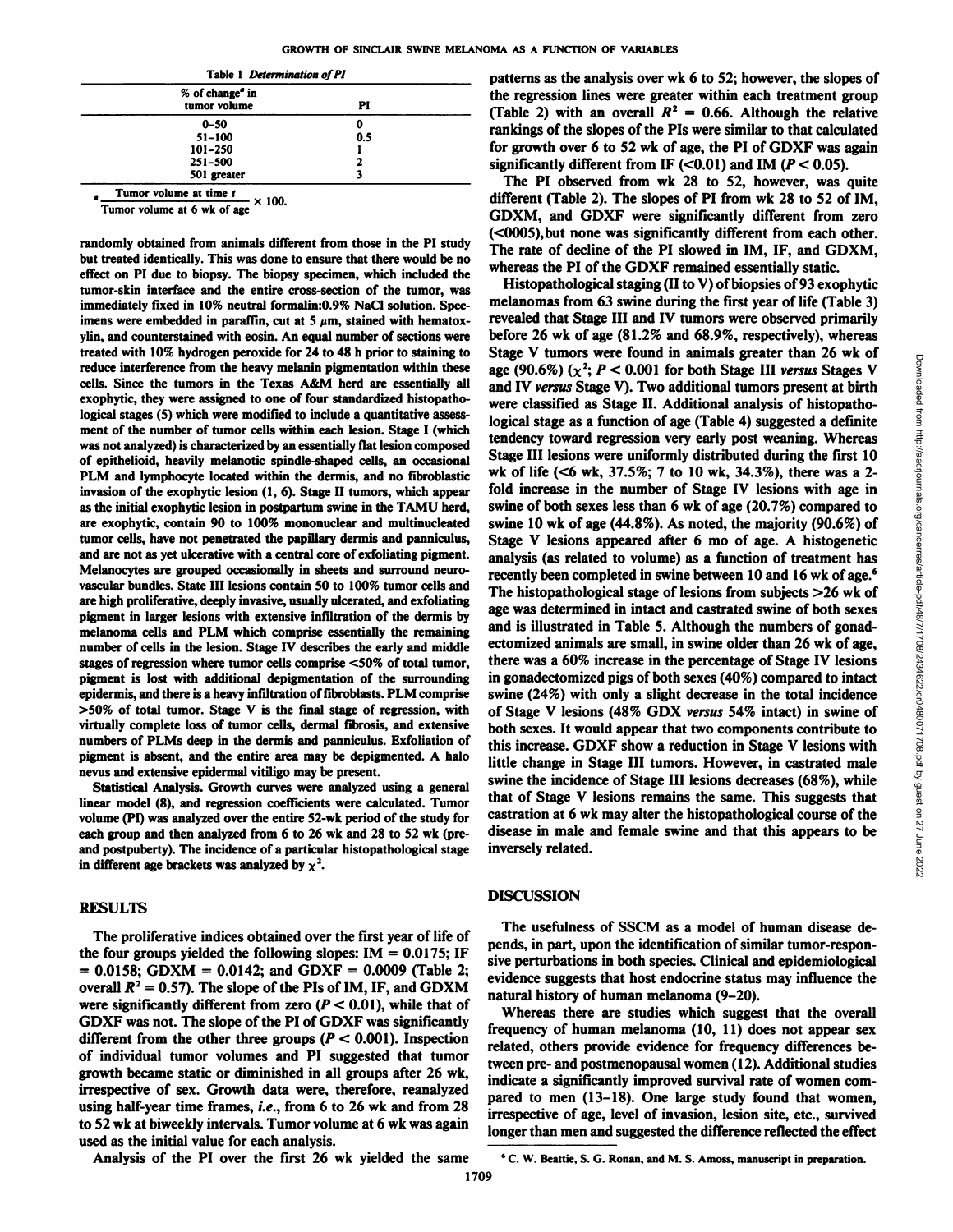Table 2 Comparison of the slopes of the regression of the proliferative indices of SSCM of intact and gonadectomized swine

| Group                                     | Av. no. of<br>tumors | $R^2$  | Slope  | $P$ (vs. 0) |                  |            |                  | $P$ (vs. other groups) |                  |
|-------------------------------------------|----------------------|--------|--------|-------------|------------------|------------|------------------|------------------------|------------------|
| 6–52 wk of age (overall $R^2 = 0.5665$ )  |                      |        |        |             |                  |            |                  |                        |                  |
| IM                                        | 13.8                 | 0.6555 | 0.0175 | 0.0001      |                  |            |                  |                        |                  |
| <b>GDXM</b>                               | 12.6                 | 0.5619 | 0.0142 | 0.0001      | INS <sup>"</sup> |            |                  | <b>INS</b>             |                  |
| IF                                        | 19.5                 | 0.4451 | 0.0158 | 0.0001      |                  | <b>INS</b> |                  |                        | > 0.003          |
| <b>GDXF</b>                               | 14.8                 | 0.0045 | 0.0009 | 0.7706      |                  |            | <sub>0.001</sub> |                        | $0.001$          |
| 6–26 wk of age (overall $R^2 = 0.6619$ )  |                      |        |        |             |                  |            |                  |                        |                  |
| IM                                        | 14.8                 | 0.7323 | 0.0392 | 0.0004      |                  |            |                  |                        |                  |
| <b>GDXM</b>                               | 12.6                 | 0.6011 | 0.0342 | 0.0016      | <b>INS</b>       |            |                  | <b>INS</b>             |                  |
| IF                                        | 20.0                 | 0.7716 | 0.0541 | 0.0001      |                  | <b>INS</b> |                  |                        | <b>NS</b>        |
| <b>GDXF</b>                               | 16.0                 | 0.1100 | 0.0107 | 0.2875      |                  |            | <0.05            |                        | <sub>0.001</sub> |
| 28–52 wk of age (overall $R^2 = 0.6485$ ) |                      |        |        |             |                  |            |                  |                        |                  |
| IM                                        | 13.1                 | 0.3148 | 0.0137 | 0.0300      |                  |            |                  |                        |                  |
| <b>GDXM</b>                               | 12.6                 | 0.3417 | 0.0129 | 0.0408      | 'NS              |            |                  | INS                    |                  |
| IF                                        | 19.2                 | 0.0571 | 0.0058 | 0.0072      |                  | <b>INS</b> |                  |                        | - NS             |
| <b>GDXF</b>                               | 13.8                 | 0.3201 | 0.0129 | 0.0397      |                  |            | <b>INS</b>       |                        | INS-             |
|                                           |                      |        |        |             |                  |            |                  |                        |                  |

" NS, not significant.

Table 3 Histopathological staging of exophytic Sinclair swine melanoma *(representing 93 tumors from 63animals)*

|                     |              | <b>Stage</b> |              |
|---------------------|--------------|--------------|--------------|
|                     | Ш            | IV           |              |
| Total no. of tumors | 32           | 29           | 32           |
|                     |              |              |              |
| Age<br>$<$ 26 wk    | $26(81.2)^e$ | 20 (68.9)    | 3(9)         |
| $>26$ wk            | 6(18.8)      | 9(31.3)      | 29 (90.6)    |
|                     |              |              | $-P < 0.001$ |
|                     | P < 0.001    |              |              |

<sup>&</sup>quot; Numbers in parentheses, percentage of the total number of lesions of that stage.

Table 4 Age-related distribution of the histopathological stages of SSCM

|                  |                                            |           | Age (wk) |         |           | Total  |
|------------------|--------------------------------------------|-----------|----------|---------|-----------|--------|
|                  | -46                                        | 7 > 10    | 11 > 20  | 21 > 26 | >26       | tumors |
| <b>Stage III</b> | $12(37.5)$ <sup><math>\bullet</math></sup> | 11(34.3)  | 1(3.1)   | 2(6.3)  | 6(18.8)   | 32     |
| <b>Stage IV</b>  | 6(20.7)                                    | 13 (44.8) | 1(3.4)   | 0       | 9(31.0)   | 29     |
| <b>Stage V</b>   | 0                                          | 2(6.3)    | 1(3.1)   | o       | 29 (90.6) | 32     |

°Numbers in parentheses, percentage of total at that stage.

Table 5 Effect of gonadectomy on the histopathological stages of SSCM in swine *of both sexes older than 26 wk of age*

| <b>Treatment</b><br>Intact |            | Total        | <b>Histopathological stage</b> |         |         |  |  |
|----------------------------|------------|--------------|--------------------------------|---------|---------|--|--|
|                            | <b>Sex</b> | tumors       | ш                              | IV      | v       |  |  |
|                            | м          | 21           | $6(28)^{d}$                    | 2(10)   | 13(62)  |  |  |
|                            | F          | 38           | 7 (18)                         | 12 (32) | 19 (50) |  |  |
|                            |            | <b>Total</b> | 13(22)                         | 14 (24) | 32(54)  |  |  |
| <b>GDX</b>                 | м          | 11           | 1(9)                           | 3(27)   | 7 (64)  |  |  |
|                            | F          | 14           | 2 (14)                         | 7 (50)  | 5 (36)  |  |  |
|                            |            | <b>Total</b> | . (12) د                       | 10 (40) | 12 (48) |  |  |

" Numbers in parentheses, percentage of total number of tumors in each sex treatment group.

of a different steroid environment (17). Sex consistently appears as an independent, positive, prognostic variable for survival (12), particularly in women with extremity lesions (17, 18). This apparent estrogenic effect on melanoma may be receptor mediated as a receptor for estrogen in melanoma appears functional in a variety of species (19-23) including humans. Recent observations also suggest that receptor incidence may also be associated with an increase in survival in women (24).

We have shown that gonadectomy of females at 6 wk of age significantly decreased the PI when compared to that of the other three groups. The effect was most apparent during the first 26 wk of life of females during which time the decrease in tumor PI was highly significant. A similar phenomenon has been reported for hamster MM1 melanoma (25).

tumors majority of progressive lesions comprising the first three his-29 the majority of regressing tumors (Stages IV and V) appearing  $\frac{1}{2}$ SSCMs are histopathologically similar to human cutaneous malignant melanoma (1, 5,6, 26). In the SMS-TAMU, the vast been reported for hamster MM1 melanoma (25).<br>
SSCMs are histopathologically similar to human cutaneous<br>
malignant melanoma (1, 5, 6, 26). In the SMS-TAMU, the vast<br>
majority of SSCMs are present as exophytic lesions at bi which either grow, metastasize and kill the host, or regress. Regression appears to be the major response of the lesion in this animal model. Interestingly, regression results in a quan titative increase in tumor PI which is associated with lymphocytic and macrophage infiltration and progression to Stage IV and V lesions during the first year of life. The initial events of regression appear to occur earlier than previously reported (5, 27), and initial signs may be present in a small number of tumors that are present at birth. An initial report of a major and minor variant, with respect to the morphological develop ment of SSCM, depending upon the age of onset suggested the tologie stages (I to HI) arose over the first 6 mo of age, with by 8 mo of age (5). The "minor variant" pattern appears to be expressed in the majority of swine in the Texas A&M University herd, suggesting that the progression of the tumor through Stages I to III may be occurring in utero. Therefore, the signal(s) triggering growth, development, and regression may be elabo rated very early in the postnatal period or even in utero.

Of importance in analyzing the role of the steroid milieu on SSCM regression are the observations that  $(a)$  there is a significant decrease in PI(tumor growth) following ovariectomy but not orchiectomy in prepubertal swine and  $(b)$  a retardation in the progression of tumors from Stage IV to Stage V occurs in gonadectomized female swine, but an enhancement of the pro gression from Stage HI to Stage IV occurs in gonadectomized male swine. Although gonadectomy leads to an increase in Stage IV lesions in both sexes, the mechanism(s) by which this occurs appears to be different. This may reflect the significant effect of castration on PI in female swine and absence of effect in males. In summary, it would appear that the changes in PI following gonadectomy of prepubertal females and the apparent retardation of regression associated with changes in the steroid hormone environment suggest gonadal steroids may play a role in the natural history of SSCM.

#### ACKNOWLEDGMENTS

The excellent technical assistance of O. Baukus, A. Shilakaitis, C. Chastain, and M. Quintanilla is gratefully acknowledged as is the expert secretarial assistance of R. Macke and M. Garza.

Downloaded from http://aacrjournals.org/cancerres/article-pdf/48/7/1708/2434622/cr0480071708.pdf by guest on 27 June 2022